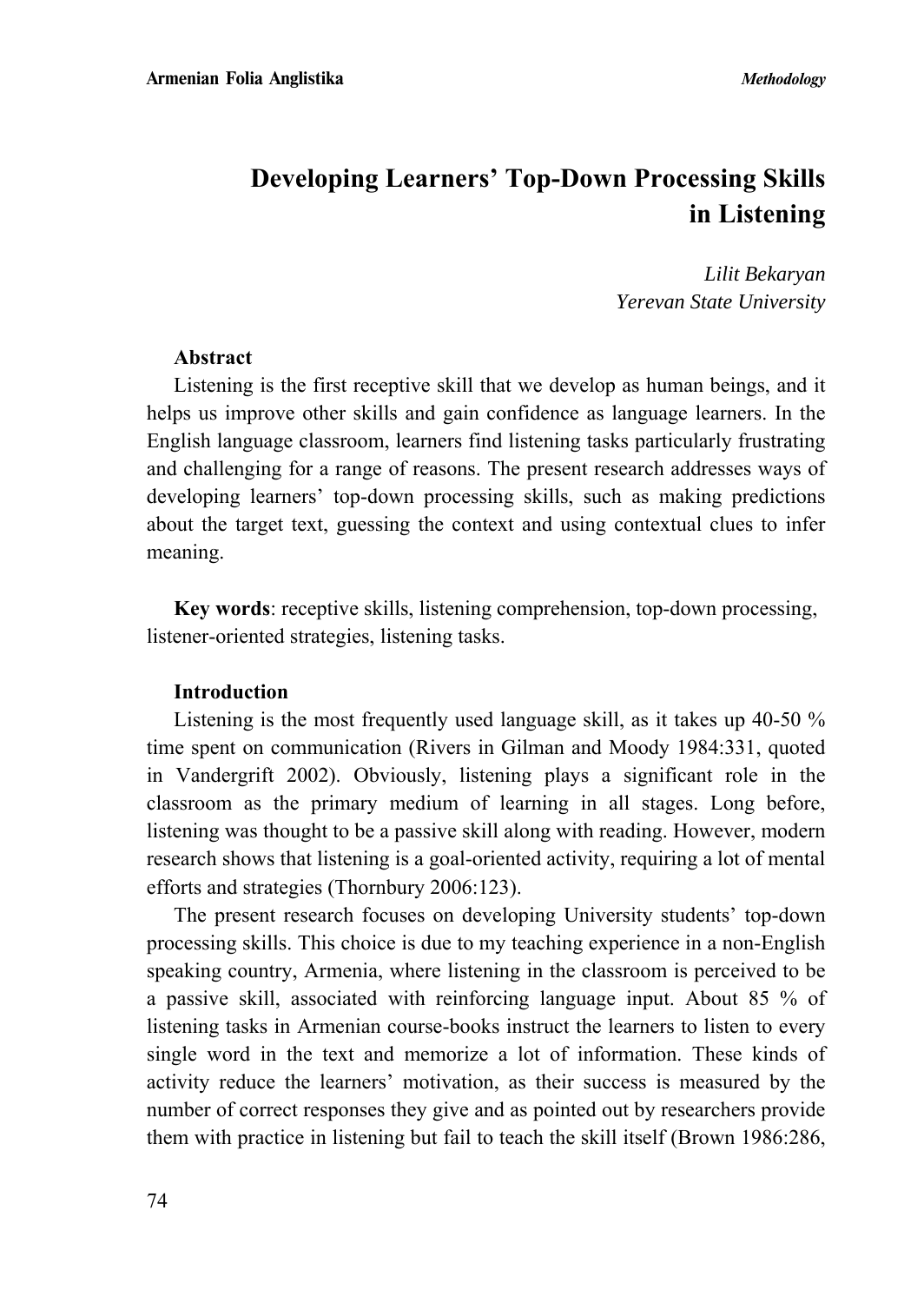Field 1998:111). Hence, the difficulties that the learners might have experienced are addressed only in terms of the language and content, whereas little attention is paid to how challenging the spoken text is for them from the perspective of prior knowledge or experience. My classroom experience shows that learners' difficulties in the comprehension of the listening text are often due to their inability to transfer their top-down processing strategies they can effectively use in their L1 to the target language.

The present paper seeks to study ways of helping adult learners develop their top-down processing skills when completing listening tasks in the classroom.

#### **Bottom-up and Top-down Processes in Listening**

Richards identifies bottom-up and top-down processes for processing spoken discourse. When processing spoken discourse bottom-up, learners make use of their knowledge of language systems, also referred to as systemic knowledge. Comprehension in this case is viewed as a process of decoding sounds, words, clauses, sentences, texts until the listener arrives at the meaning (Richards 2008:8).

Top-down processing, on the other hand, is related to using background information to understand the meaning of the spoken message. Thus, if bottomup processing goes from language to meaning, top-down processing goes from meaning to language. In this case, listeners make use of their prior knowledge about the type of discourse, situation or the context when listening to a spoken text and trying to understand it.

It is worth mentioning that successful listeners tend to integrate both processes when listening to spoken texts. As Vandergrift argues, listening comprehension is not either top-down or bottom-up processing, but an interactive process where listeners use both prior knowledge and linguistic knowledge (Vandergrift 2002).

Top-down listening strategies are listener-oriented and involve the listener's knowledge, sometimes referred to as "inside the head information" or the background information (Hedge 2014:232) as compared to the information comprised in the text. Background knowledge consists of the situation, the context and the co-text. The listener first activates his/her background knowledge of the topic (also known as schemata), then the situation or the context, afterwards the type of text and then the language.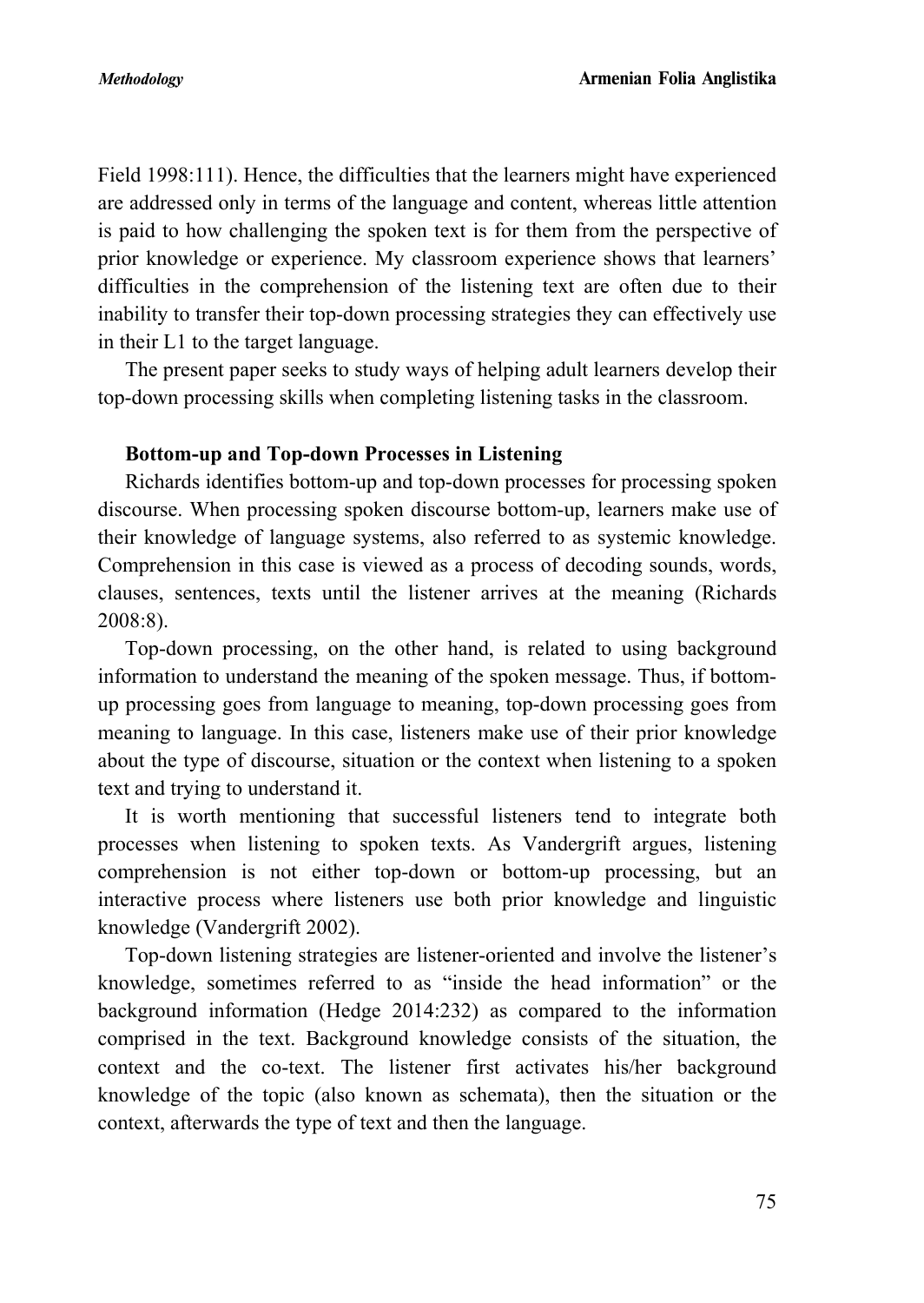*Schematic knowledge* is the knowledge the listener already has about the world and about certain types of discourse (Anderson & Lynch 1988:13). Schematic knowledge can vary across cultures and people. For example, the sentence "*She has posted new photos online*" might confuse my grandmother, who does not have the required schemata for the social media. Hence, if listeners are not familiar with the incoming information, they cannot have the necessary schemata summoned and will have to rely only on their systemic knowledge, i.e. the knowledge of the language.

*Contextual knowledge* is the information the listener has about the place where the listening takes place. In other words, besides the general knowledge of the world, language users need to have knowledge about the current communicative situation (Van Dijk 2005:72). Contextual knowledge makes many listening situations predictable, as they follow certain routines. For instance, when my daughter's teacher invites me to her office and I can see the grade report on her desk, I understand that she is going to discuss her learning progress with me.

Obviously, contextual and systemic knowledge can make comprehension easy. When listeners are familiar with the content of the material, they can employ their background knowledge to make predictions.

Hedge (2014:233) mentions three types of schemata used in top-down processing, namely *content schemata*, *formal schemata*, and *script*. Content schemata refers to general world knowledge, socio-cultural knowledge, or knowledge of the topic. Scripts are defined as interactions where the speech follows a set pattern to some extent. For instance, in a consumer-salesperson exchange in the context of a mobile phone purchase, the salesperson will often ask a series of set questions. Formal schemata indicates the knowledge people share about the overall structure of speech events, e.g. *cause-effect, problemsolution* (Ibid: 232). It is referred to as *textual* schemata by Schmitt (2010:184) who highlights its role in identifying the genre of the listening text, e.g. we know that 'once upon a time' signals the start of a fairy tale. Knowing the genre of the listening text makes it easier for adults to engage in top-down processing strategies, such as *predicting* and *inferring* from the text.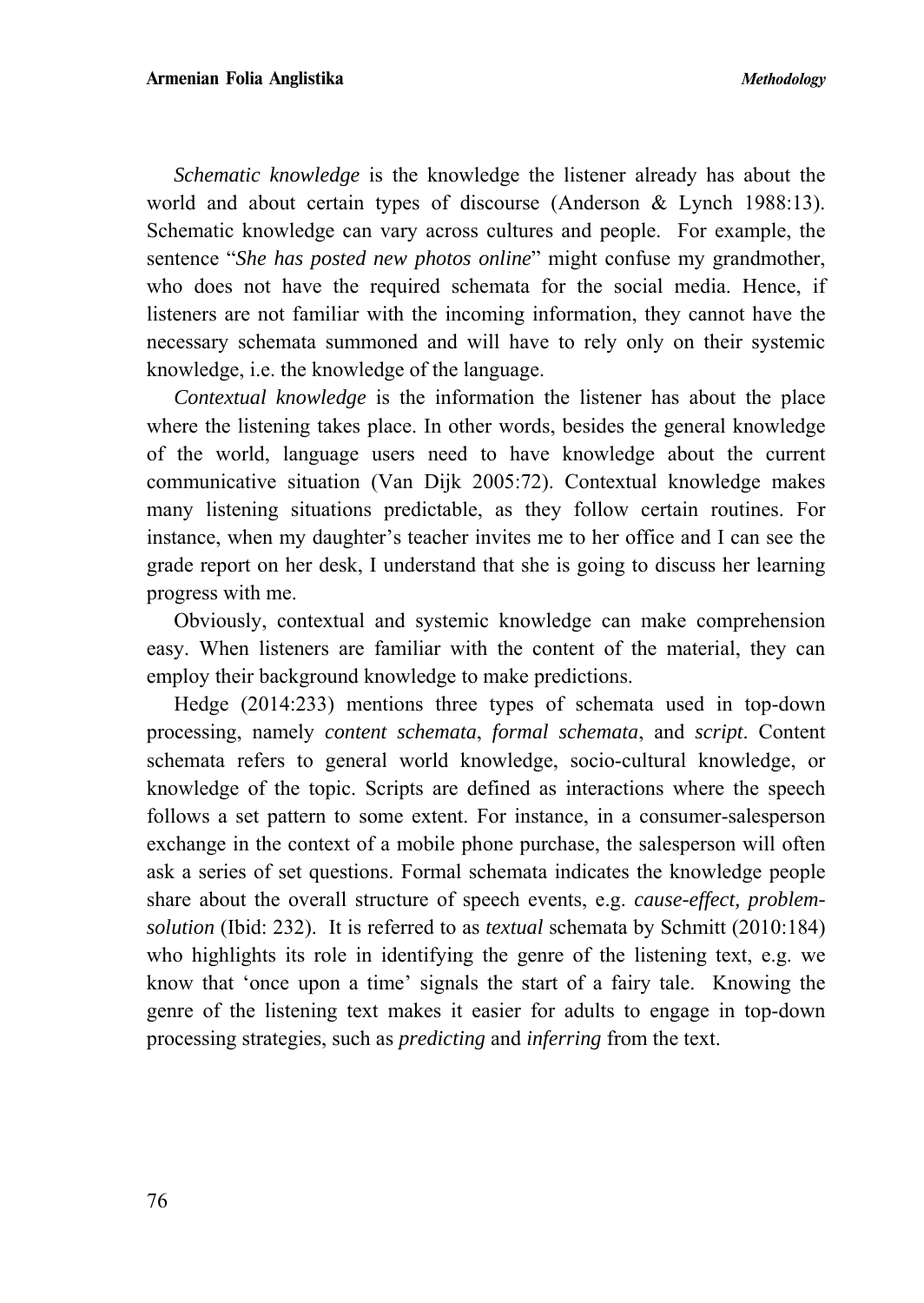## **Listening in the Լesson**

Current researchers (Cattlin 2014:7.2; Richards, 2008:10; Wilson 2012:60) suggest that a listening lesson should be divided into pre-listening, whilelistening and post-listening stages.

The pre-listening part of the listening lesson prepares the learners for what they are going to hear and can comprise a prediction or activating schemata stage, during which the teacher generates the learners' interest in the topic and activates their schematic knowledge. In the pre-listening stage, the teacher can also pre-teach the vocabulary that she believes will impede with the learners' overall understanding of the text.

In while-listening stage the learners focus their attention on the listening text and develop their listening comprehensions skills. In this stage, learners complete tasks that develop their top-down and bottom-up processing skills. They might, for instance listen to the segment of the story to check if their prediction about the hero's background was right. Top-down listening activities specific to the while-listening part are listening for gist, when the learners have to listen to understand the main ideas, topic and setting of the text and inferencing or *inferring*, as referred to by J․J. Wilson, when learners make deductions making analogies to the situations they can recognize (Wilson 2012:84).

In post-listening stage, the learners will be introduced to the target language inherent in the listening tasks and activities, as well as develop their summarizing skills, for instance by sharing the story from their own perspective or discuss its possible continuation with their partner.

## **Learner Issues and Teaching Suggestions**

When discussing the problems inherent in listening comprehension, Cherry (1957) as quoted in Hedge (2014:237) introduces the term 'uncertainty'. He goes on identifying several categories of uncertainties that influence the listener's comprehension of the message. He believes the first uncertainty to be related to the confidence in the language. When listening to a message in the target language, language learners tend to have unrealistic expectations, anticipating to understand every single word comprised in the message instead of aiming for general comprehension made available by the context. Dwelling on this, Hedge notes that learners' anxiety can be exacerbated by a classroom procedure which does not contextualize the text or prepare the topic by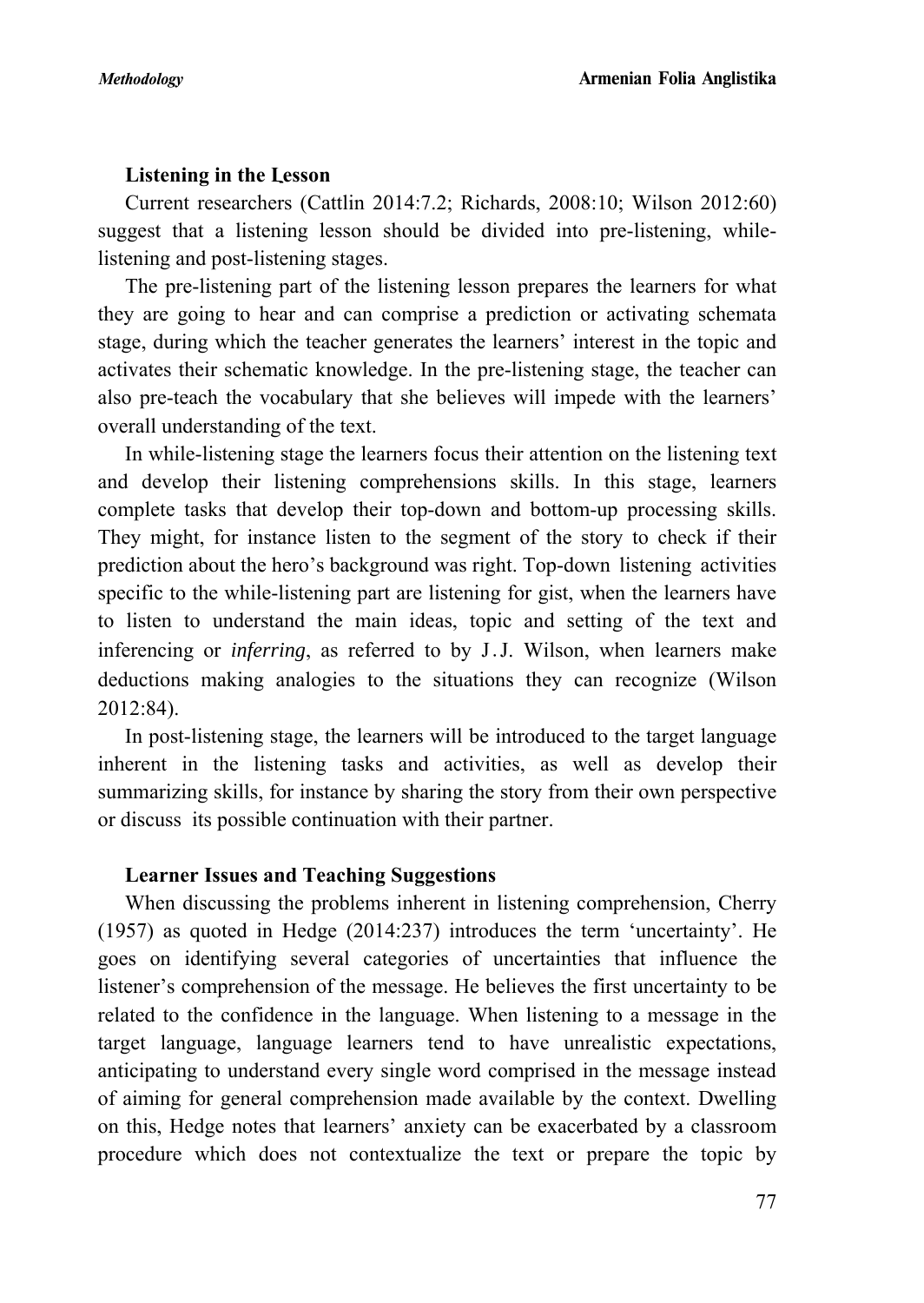activating the required schemata. In other words, tasks requesting that the students should listen to the text and then proceed to answer the questions can not only cause unnecessary tension and strain for the students, but also impede their ability to perform well in the respective task (2000:237). An argument based on my own classroom observations is that this kind of tasks usually test the learners' lsitening skills but fail to teach them anything. To tackle this problem and to build confidence in the learner's ability to understand, Hedge suggests the teacher taking the pace and length of the listening activity into consideration (2000:237).

Cherry claims the second uncertainty to be due to the structure of authentic speech, fraught with repetitions, pauses, incomplete sentences, as well as a larger degree of colloquial language. Hedge (2000:240) puts forward strong arguments for using slow, clear recordings of Standard English with familiar accents, especially in the earlier stages of language learning. At the same time, she highlights the importance of developing the ability to deal with listening outside the classroom and familiarizing the learners with the variation in pace and pronunciation, along with learning language strategies and vocabulary development (2000:240). In this respect, having learners exposed to authentic language materials can aid both the retention of vocabulary items in the context and encourage the learners to identify the prosodic features inherent in the communication of native speakers.

Cherry identifies gaps in the message as another reason for uncertainties to take place. An important strategy to address these gaps would be asking the learners to predict what the speaker will say next, by attracting their attention, for instance, to the transitions and discourse markers in the message.

Conversational strategies, such as nodding to signal agreement and asking for clarification, when the message is not understood, can also cause uncertainties. As we know, most of the mentioned conversational strategies tend to differ across countries and cultures and might cause misunderstanding in communication.

 The fifth uncertainty, according to Cherry, is the uncertainty of language, which has to do with the listener's proficiency in understanding vocabulary, grammatical structures etc. Uncertainties of content have to do with the listener's lack of background knowledge, which often makes it difficult to understand what is being said. Hedge believes that the uncertainties of content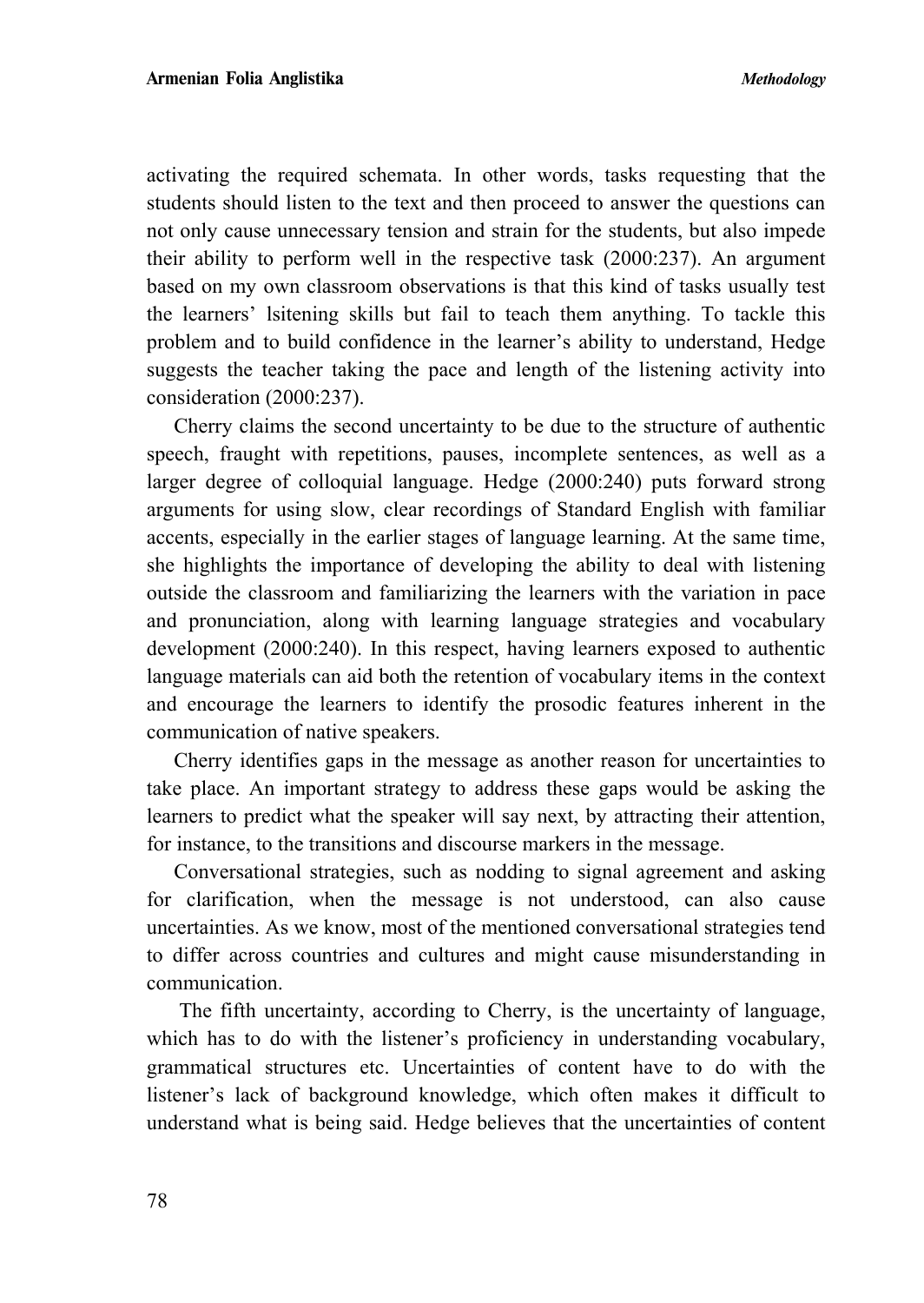can be resolved in the pre-listening stage, when the learners' prior knowledge can be activated and missing prior knowledge can be introduced (2000:241).

It seems appropriate to reflect on one's teaching experience and learn which of the aforementioned 'uncertainties' underlie the problems and challenges learners experience in the classroom when completing listening tasks and whether there are any other factors that account for the learners' low performance in listening activities. It also seems useful to provide an effective solution to each of the listed problems. In the light of my English language teaching experience, I can state that out of the two receptive skills, learners find listening to be more challenging for the following reasons.

## **a) Affective factors, such as lack of interest and concentration**

Learners find it hard to concentrate on the listening task because they are not interested in the topic and thus do not feel motivated enough to complete the listening task.

To address this problem, it will help to use listening tasks that comprise information relevant to the learners' needs. For instance, before the course starts it will be useful to conduct one-to-one or paired interviews to find out information about the learners' needs, learning styles, preferences and interests. Interviews may be done either in L2 or in the learners' native language. These kinds of proactive activity can not only address the learners' lack of motivation but also help the teacher identify the types of stimuli, which are likely to interest and attract each learner in the group.

#### **b) Problems affecting the interpretation of the spoken message**

In 1980, Underwood suggests that the learners' inability to understand the listener is not caused by their insufficient systemic knowledge but by their unfamiliarity with the context (1989:19). This happens because when having to listen in real life, students already know the context and can rely on their prior knowledge and experience to have an idea what they are going to hear, whereas in the classroom, they lack this knowledge.

In this respect, Underwood suggests providing the learners with pre-listening support to help them concentrate on what they are going to hear. This involves outlining the setting and giving background information but not telling the students too much so that the whole listening experience does not lose its value. The questions preceding a listening task can activate the learners' mental schemata about the topic of the lesson and help the learners build up their own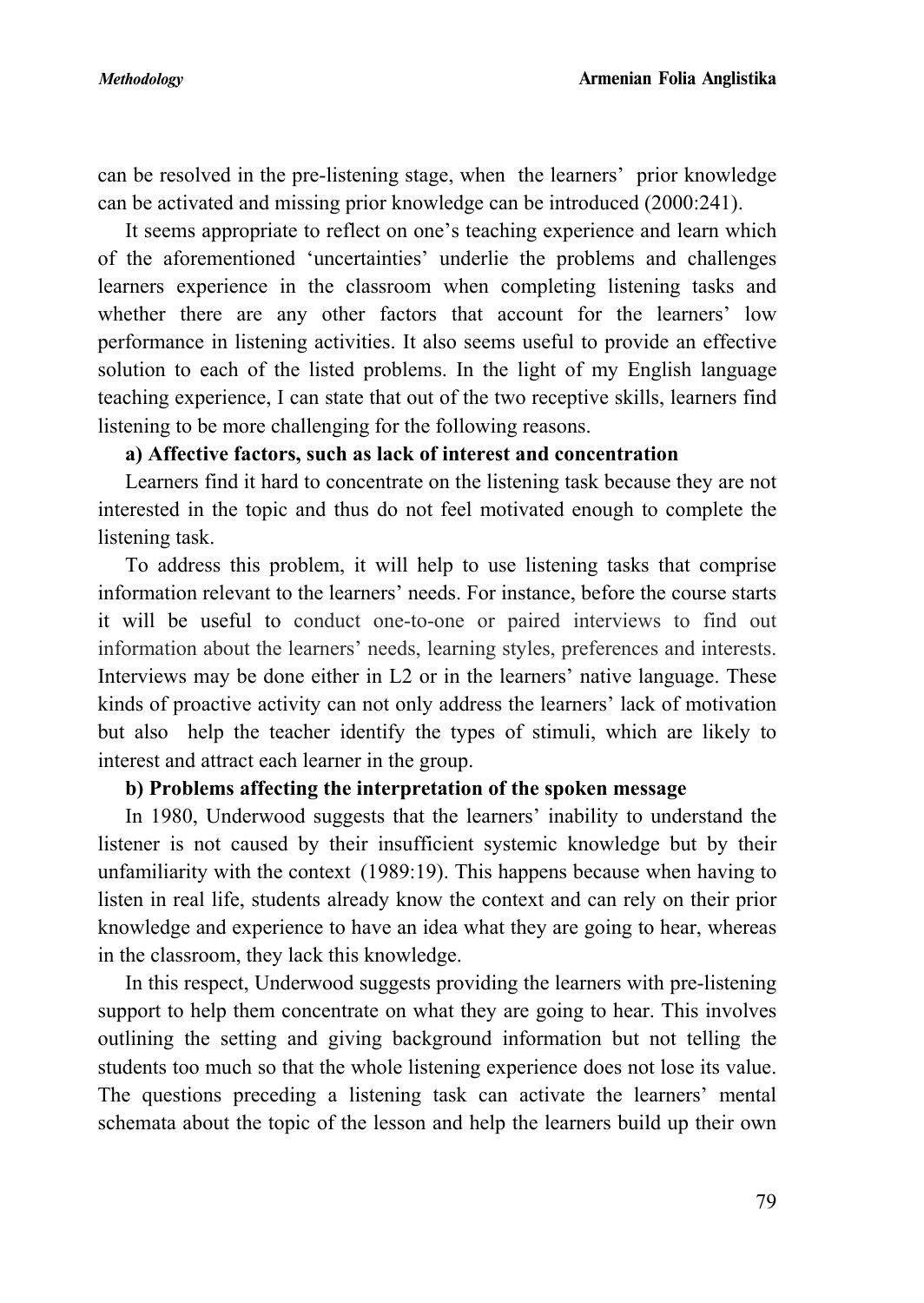expectations about the information they are going to hear. The gained knowledge gives the learners the required confidence for successful listening.

#### **c) Insufficient visual interpretation**

When engaged in face-to-face interaction in their L2, learners often rely on facial expressions and body language to interpret the cues to decipher the meaning of the message. In the classroom, when listening to audio files, they are often deprived of the opportunity to see the speaker and thus cannot rely on their interpretation of the context and the speakers' attitude.

In this respect, research highlights the relevance of visual aids and videos in contextualizing listening activities and encouraging the learners to work out the visual clues to meaning (Hedge 2014:246). Silent viewing, playing the video with the sound off using only the picture can be used in the pre-listening stage as a prediction technique to arouse students' interests, stimulate thought, and develop their skills of anticipation.

An alternative to the same activity can be freezing the picture on the screen and encouraging the learners to guess what might be happening afterwards in the story

#### **d) Scarce systemic knowledge**

In the while-listening stage, when extracting the gist, the learners might be unable to form mental representations from the spoken text due to the lack of language knowledge. This can prevent them from processing the relevant information. To address this problem, teachers are recommended pre-teaching the so-called blocking vocabulary, lexical items that are crucial to the comprehension of the message.

## **e) Lack of control over the pace of speech and the inability to get things repeated**

In real life, learners have the opportunity to interrupt their interlocutor, asking for clarification or making the speaker repeat what they have said. When completing listening tasks in the classroom, learners believe that they might miss some important information and they cannot re-listen to it. This feeling can make the learners focus on certain words and miss the general meaning of the text. Vandergrift believes that this problem can be exacerbated particularly for lower-level listeners, who are often unable to process what they hear and focus on details instead (Vandergrift 2004:4-5).

In this respect, Lynch (1996:89) introduces the idea of paused listening tasks in the classroom. Paused listening tasks boost the learners' confidence and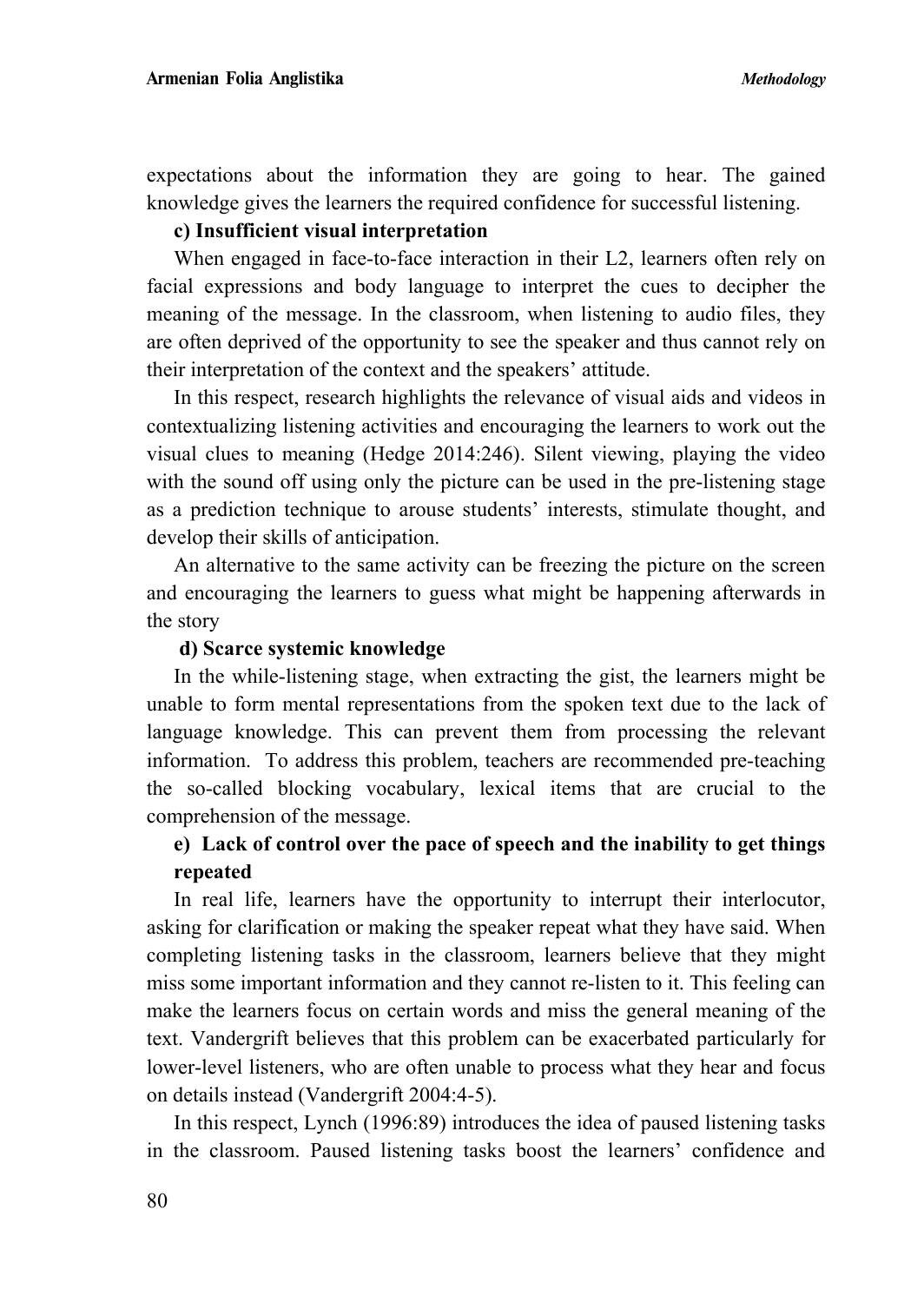encourage the learners to talk about their mental models of the segment they have formed when listening to the message. It is worth mentioning that they do not necessarily have to be based on recorded materials, e.g. the teacher can pause when telling a story.

## **Conclusion**

To conclude, listening skills are crucial not only to learning but real life as well. This fact encourages researchers to compare them to life skills. The frustration and anxiety, learners often experience when facing listening tasks can block their understanding and impede their further learning. Hence, it seems reasonable to encourage learners to develop top-down listening strategies reliant on the background knowledge in understanding the message.

## **References:**

- 1. Anderson, A. & Lynch, T. (1988) *Listening.* Oxford: OUP.
- 2. Brown, G. (1986) *Investigating Listening Comprehension in Context. //*  Applied Linguistics. / Ed. by J. Hellermann and A. Mauranen. Vol. 7/3. Oxford: OUP.
- 3. Cattlin, M. (2014) *The Art of Lesson Planning: A Handbook for Pre-Service and In-Service Teachers of English to Speakers of Other Languages.* Kindle Edition.
- 4. Cherry, C. (1957) *On Human Communication: A Review, a Survey and a Criticism*. Cambridge: MIT Press.
- 5. Field, J. (1998) *Skills and Strategies: Towards a New Methodology for Listening*. // ELT Journal. / Ed. by G. Hall. Vol. 52/2 April. Oxford: OUP.
- 6. Hedge, T. (2010) *Teaching and Learning in the Language Classroom.*  Oxford: OUP.
- 7. Lynch, T. (1996) *Communication in the Language Classroom.* Oxford: OUP.
- 8. Richards, J. (2008) *Teaching Listening and Speaking: From Theory to Practice*. Cambridge: CUP.
- 9. Schmitt, N. (2010) *An Introduction to Applied Linguistics*. New York: Routledge.
- 10.Thornbury, S. (2014) *An A-Z of ELT. A Dictionary of Terms and Concepts.*  Oxford*:* Macmillan Books for Teachers.